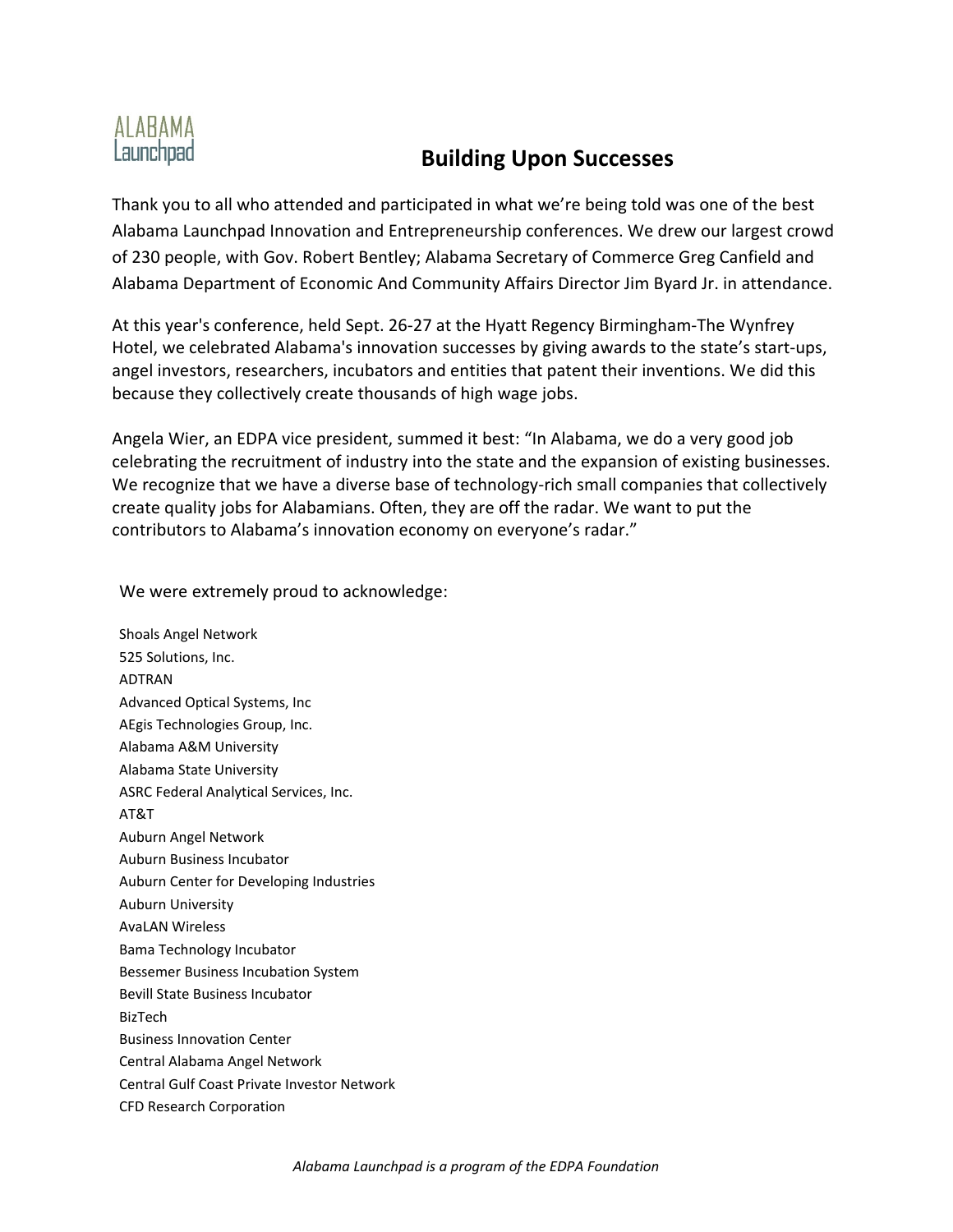Correlated Magnetics Research Covington County Business Development Center CRM Solutions, INC. Decatur‐Morgan County Entrepreneurial Center deciBel Research, Inc. DiscoveryBiomed, LLC Dynsan Enterprise Business Incubator Five Stones Research Corporation FreEnt Technologies, Inc. Genecapture Gleason Research Associates, Inc. Gulf Coast Angel Network Halo Monitoring Huntsville Angel Network IBM IERUS Technologies, LLC Innovation Depot Integrated Solutions For Systems IntraMicron, Inc. K T Engineering Corporation Kappler, Inc Kord Technologies, Inc. Lewis Innovative Technologies, Inc. McWane Inc Mixson Business Center Montgomery Area Chamber of Commerce Small Business Center NASA ‐ Marshall Space Flight Center Nektar nLogic, LLC Northeast Alabama Entrepreneurial System Optical Sciences Corporation Ozark Technology Center for Developing Industry Photon‐X, Inc Pike County Center for Economic Development Small Business Incubator Plasma Processes, LLC Polaris Sensor Technologies, Inc. Q‐Track Corporation Radiance Technologies Inc. Raytheon Pikewerks Corporation Scientic, Inc Sentar, Inc.